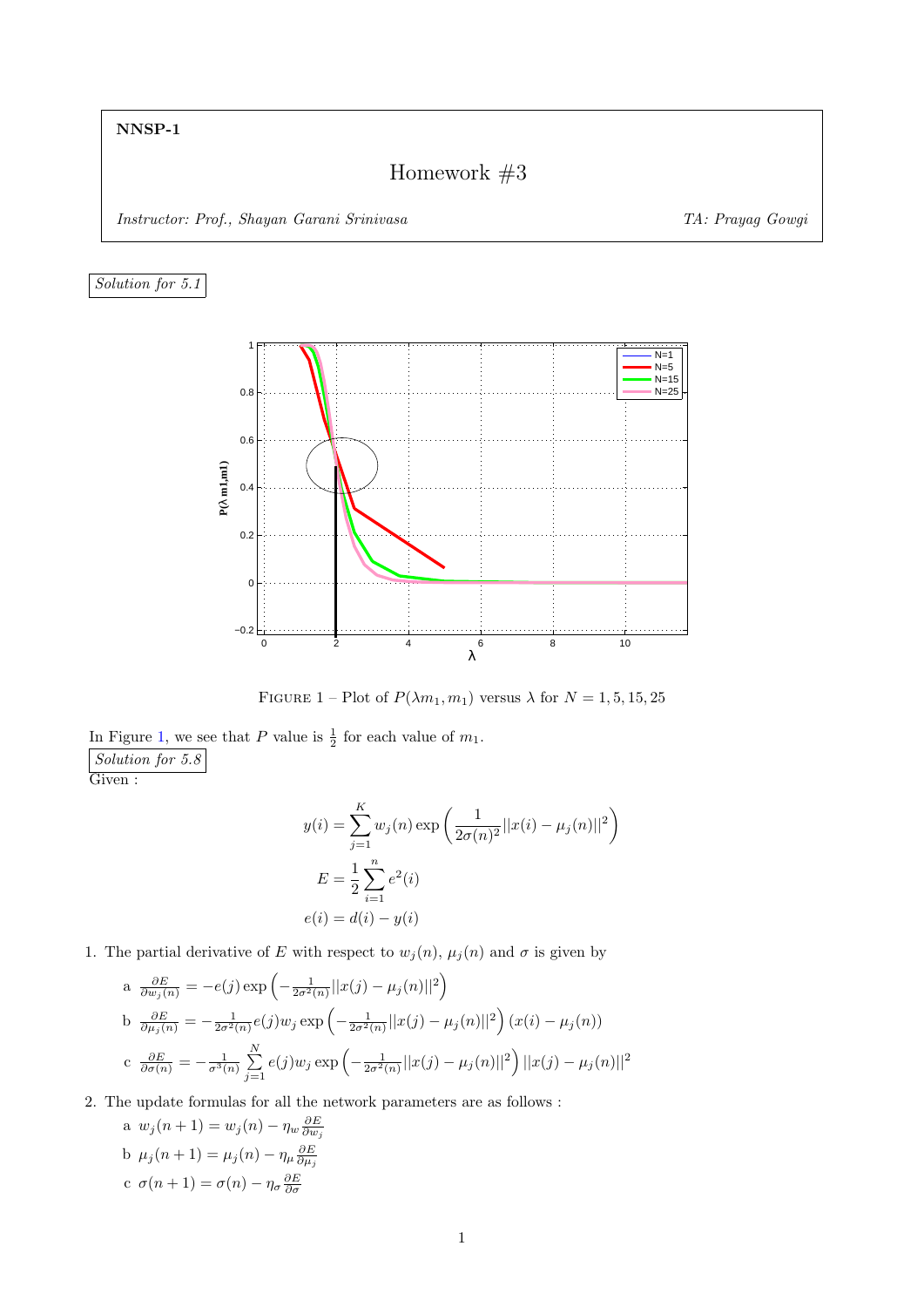3. In clustering the potential function is sum of the squared distances between the cluster center and the data point. The gradient  $\frac{\partial E}{\partial \mu_j(n)}$  is trying to minimize the distance between  $\mu_j$ , cluster center and the data point  $x(i)$ .

$$
\fbox{Given:}\qquad \qquad \boxed{\text{Solution for 7.4}}
$$

$$
E = \sum_{i=1}^{N} \left( d_i - \sum_{j=1}^{m_1} w_j G\left( ||x_i - t_j|| \right) \right)^2 + \lambda ||DF^*||^2 \tag{1}
$$

where

$$
F^* = \sum_{i=1}^{m_1} w_i G(||x - t_i||)
$$

$$
||DF^*||^2 = w^{\mathrm{T}} G_0 w
$$
(2)

We would like to minimize  $E$  with respect to w. Differentiating  $E$  with respect to  $w_l$  we get,

<span id="page-1-0"></span>
$$
\frac{\partial E}{\partial w_l} = -2 \sum_{i=1}^{N} \left( d_i G\left( ||x_i - t_l|| \right) - \left( \sum_{j=1}^{m_1} w_j G\left( ||x_i - t_i|| \right) \right) G\left( ||x_i - t_l|| \right) \right) + 2\lambda G_0 w \tag{3}
$$

If  $\hat{w}$  is an optimum w in equation [\(3\)](#page-1-0), then we get

<span id="page-1-1"></span>
$$
G^{T}d = (GG^{T} + \lambda G_0) \hat{w}
$$
  

$$
\hat{w} = (GG^{T} + \lambda G_0)^{-1} G^{T}d
$$
 (4)

Solution for 7.5

Given :

$$
\int_{\Re^{m_0}} ||DF(x)||^2 dx = \sum_{k=0}^{\infty} \int_{\Re^{m_0}} ||D^k F(x)||^2 dx
$$
\n(5)\n
$$
a_k = \frac{\sigma^{2k}}{k!2^k}
$$
\n
$$
D^{2k} = (\nabla^2)^k
$$
\n
$$
D^{2k+1} = \nabla (\nabla^2)^k
$$
\n(6)

where  $\nabla$  and  $\nabla^2$  is the usual gradient and Laplacian operator respectively. From equation [\(5\)](#page-1-1) LHS can be written as

<span id="page-1-3"></span><span id="page-1-2"></span>
$$
\langle DF, DF \rangle_{\mathcal{H}} = \langle F, \tilde{D}DF \rangle_{\mathcal{H}} \tag{7}
$$

We know that  $L = D\tilde{D} = \sum_{k=0}^{\infty} (-1)^k \nabla^{2k}$  with

$$
D = \sum_{k}^{\infty} \alpha_k^{\frac{1}{2}} \left( \frac{\partial}{\partial x_1} + \dots + \frac{\partial}{\partial x_{m_0}} \right)^k
$$
 (8)

$$
\tilde{D} = \sum_{k}^{\infty} (-1)^{k} \alpha_{k}^{\frac{1}{2}} \left( \frac{\partial}{\partial x_{1}} + \dots + \frac{\partial}{\partial x_{m_{0}}} \right)^{k}
$$
\n(9)

Therefore from equations [\(7\)](#page-1-2) and [\(8\)](#page-1-3) we get

$$
DF(x) = \sum_{k=0}^{\infty} \frac{\sigma^k}{k! 2^k} \nabla^k F(x)
$$
\n(10)

Solution for 2